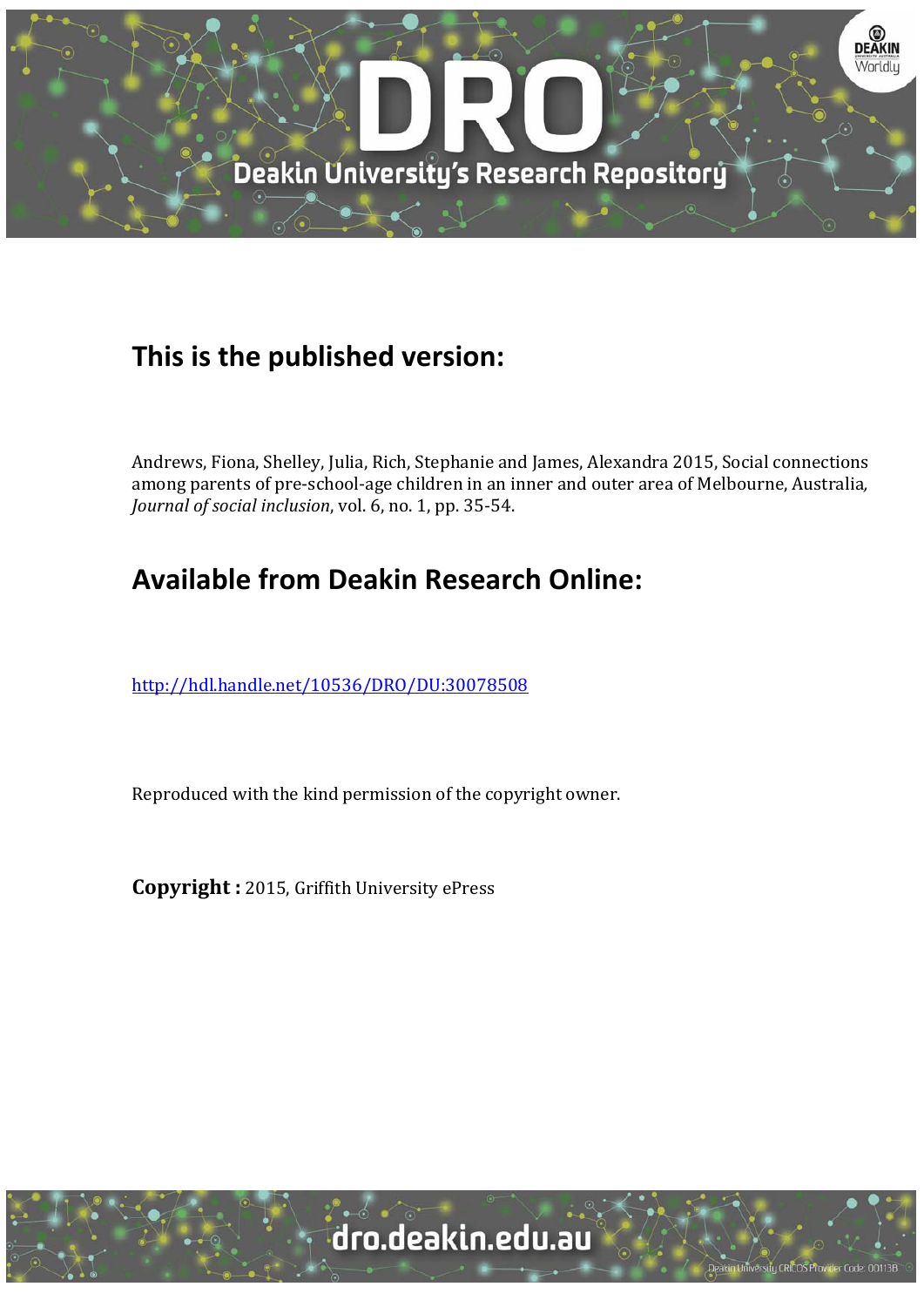# Social connections among parents of pre-school-age children in an inner and outer area of Melbourne, Australia

 $\overline{\phantom{a}}$  , and the contract of the contract of the contract of the contract of the contract of the contract of the contract of the contract of the contract of the contract of the contract of the contract of the contrac

Fiona Andrews School of Health and Social Development Centre for Health through Action on Social Exclusion (CHASE), Faculty of Health Deakin University Julia Shelley School of Health and Social Development Centre for Health through Action on Social Exclusion (CHASE), Faculty of Health Deakin University

Stephanie Rich

School of Health and Social Development

Deakin University

Alexandra James

School of Health and Social Development

Deakin University

# **Abstract**

Parents' social connectedness is an important factor in child health and development

*Journal of Social Inclusion, 6(1), 2015*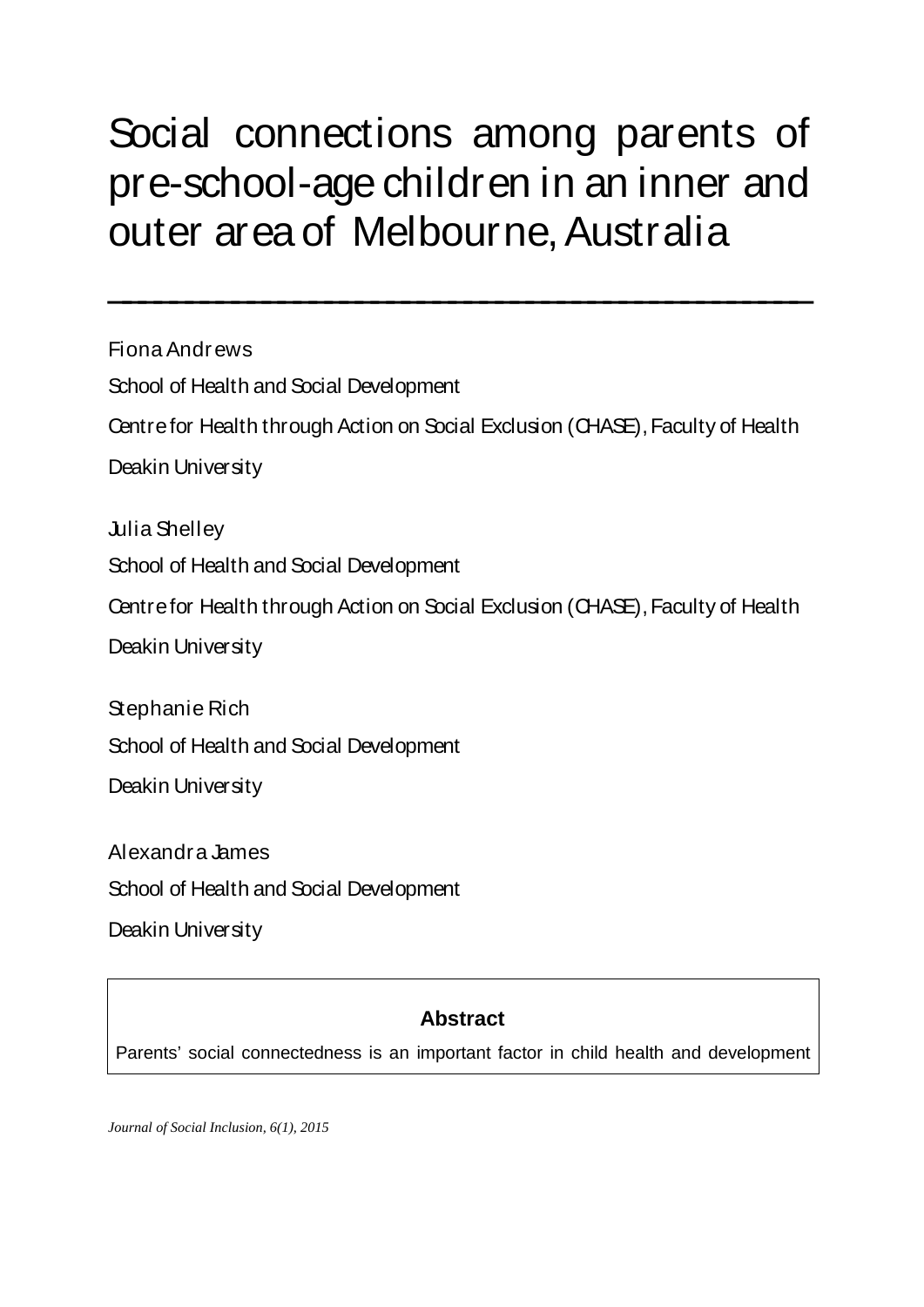outcomes and has been strongly linked to place. This study aimed to compare social connectedness amongst parents in inner versus outer-suburbs of Melbourne using a mixed methods approach. Parents were recruited via playgroups, mother's groups and preschools and interviewed face- to-face regarding their social networks, with a second open-ended interview focusing on parents' ideals and experiences of raising children in their current location. Parents in the two areas identified a similar number of contacts, but had differently structured networks. Outer-suburban parents were more likely than inner-suburban parents to have very few contacts, and to name their general practitioner as among their significant contacts. They were less likely to have more extended networks or to include neighbours among their contacts. Parents in both areas had met at least some of their network members through local organisations or services with outer-suburban parents having met a greater proportion of their contacts in this way. Qualitative interview data supported the network analysis revealing the different priorities parents placed on neighbours, barriers experienced in connecting with neighbours in the outer- suburbs and the consequent heavy reliance on organised activities to form social connections. The different types of social connections parents in inner and outer Melbourne made in relation to raising their preschool-aged children revealed in this study have implications for both service delivery and social planning of new developments.

**Keywords:** Social networks, social connectedness, suburbs, neighbourhood, preschool-age children, parents

# **Introduction**

Social connections are known to be important for good physical and mental health across the lifespan (Berkman, 1995; Holt-Lunstad, Smith, & Layton, 2010; Morgan & Eastwood, 2014; Small, Taft, & Brown, 2011). This is particularly the case during the early years of parenting as this is a life stage where many parents report an increased need for informal support (Devolin et al., 2012; Hanna, Edgecombe, Jackson, & Newman, 2002; Hogg & Worth, 2009; Miller & Darlington, 2002). At the same time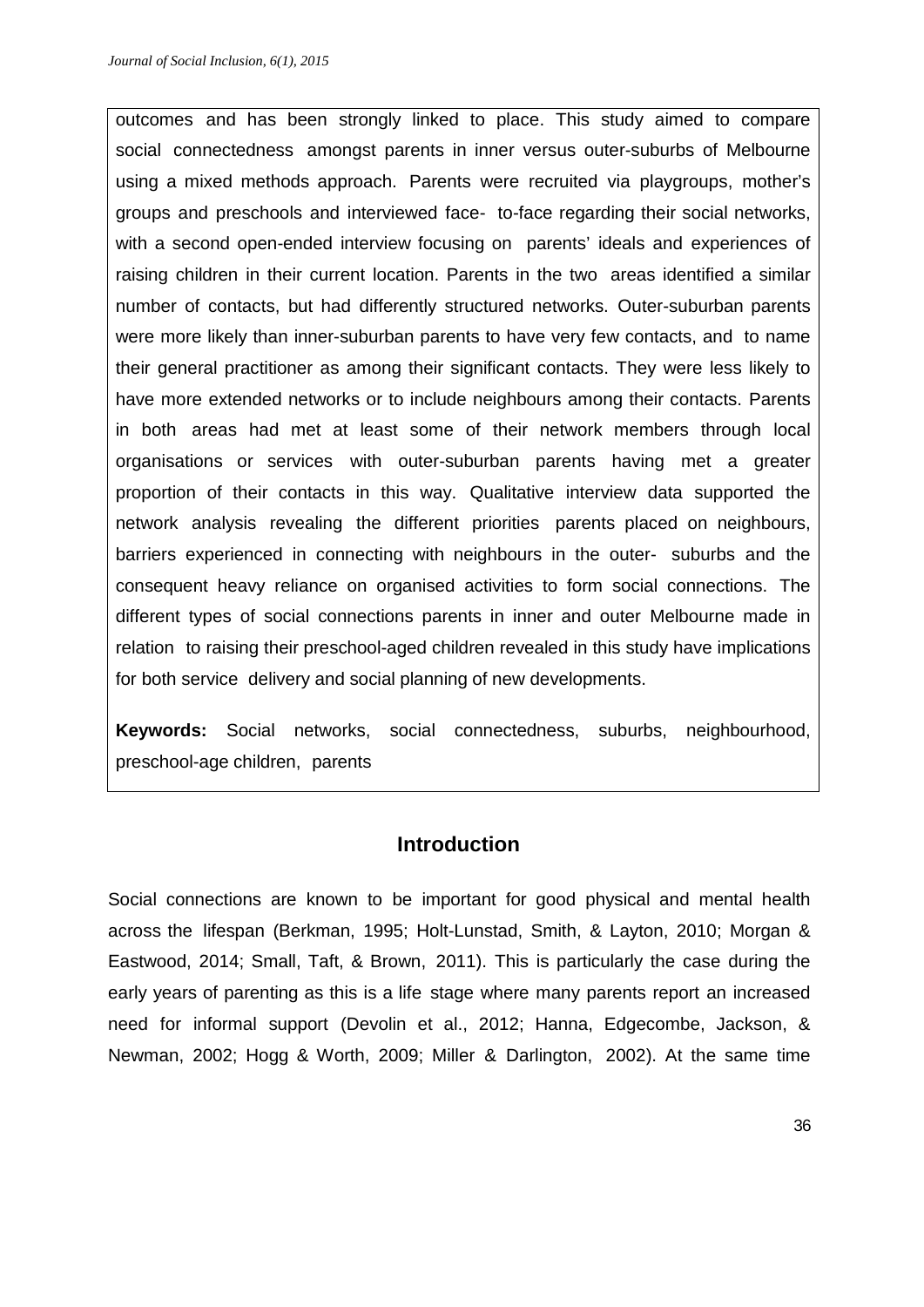however, women in particular, can suffer from loneliness as existing social networks are lost as a result of moving to more 'family friendly' suburbs and/or changing priorities with regard to immediate support needs (Baker, 2012; Bost, Cox, Burchinal, & Payne, 2002). This study thus focuses on social connectedness amongst parents of preschoolage children.

In addition to being important for parents, in recent years increasing evidence has demonstrated that the extent and types of social connectedness of parents has an impact on a range of outcomes for children and adolescents, including health, educational attainment, intellectual and social development, risk-taking behaviours and general wellbeing (Cattrel, 2011; Caughy, O'Campo, & Muntaner, 2003; Edwards, 2006; Edwards & Bromfield, 2009, 2010; Xue, Leventhal, Brooks-Gunn, & Felton, 2005). A detailed systematic review by McPherson et al. (2013) concluded that children and adolescents with access to a high quantity and quality of social support networks, including through their parents' social networks, had better outcomes in many domains. These included general health, quality of life and/or wellbeing, were more likely to report higher self-worth/esteem, or had fewer negative outcomes.

Two pathways have been proposed as important in these relationships. The first postulates parents' networks have direct influences on children (for example, by the number or quality of relationships children are directly exposed to), while the second post u lates indirect impacts (for example, via parenting practices as a result of the variety and quality of parents' networks) (Cochran & Niego, 2002). For preschoolage children, research has tended to focus more on indirect influences through parenting practices. A review of the literature on parenting practices found that mothers with higher levels of social support behaved in a more positively nurturing way towards their children than those with fewer social connections (Ceballo & McLoyd, 2002). Greater parental social connectedness has also been shown to lower the incidence of both violence towards and neglect of children in the home (Spilsbury & Korbin, 2013). Furthermore stronger parental connectedness has been associated with an increase in parental warmth and having a more stimulating home (Marshall, Noonan, McCartney, Marx, & Keefe, 2001), more effective parenting styles, better parent/child communication and mentoring (Byrnes & Miller, 2012).

37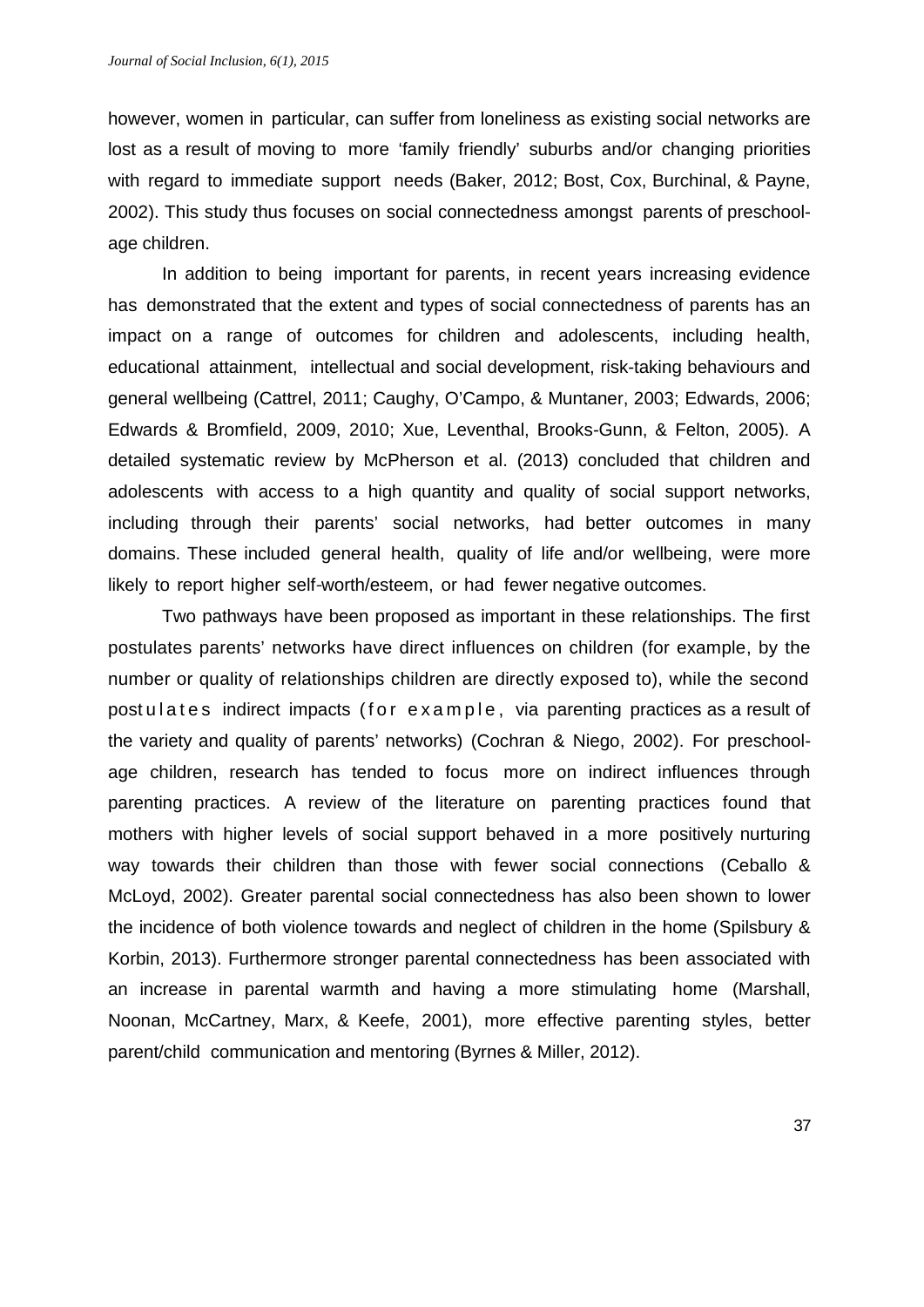A significant feature of much of the research, however, is that it has been conducted with families and/or in areas characterised by moderate to severe poverty or in developing country settings (McPherson et al., 2013). However, a recent review suggests more general concerns about social connectedness across Australian cities (Kelly et al., 2012). In relation to families with children, Woolcock, Gleeson and Randoph (2010) highlight two particular areas of concern in Australian cities; children being raised in medium to high density inner urban areas where neighbourhoods are focused towards singles and couples without children, and children being raised in new housing states on the outer urban fringe.

 In order to address some of these concerns, the current study aims to explore the social networks of parents of preschool-age children in two different Australian urban locations; namely an inner and an outer municipality of Melbourne to investigate the meaning of social connections and identify any differences in patterns of social connections.

#### **Method**

This was a mixed methods study of parents of pre-school-age children, who lived in selected inner and outer suburban municipalities one located >25km and the other <10km from the central business district of Melbourne, Australia. The suburbs selected were middle income areas with similar socioeconomic profiles and were chosen as they were home to the highest percentage of children aged 0-4 years for an inner and outer municipality of Melbourne (Australian Bureau of Statistics [ABS], 2011). This study was approved by the Deakin University Human Ethics Committee prior to commencement of the research (approval number: HEAG-H 97\_2011).

The study took a stratified purposive approach to recruitment of parents. To be eligible, participants were required to be a parent with at least one preschool-age child, who had lived in their municipality for at least 12 months. Participants were recruited via key community services for families with young children. These included maternal and child health services, mothers' groups, playgroups, childcare centres, community centres and preschools. Parents were recruited via fliers displayed in, or distributed to, users of the service. All the participants were women and had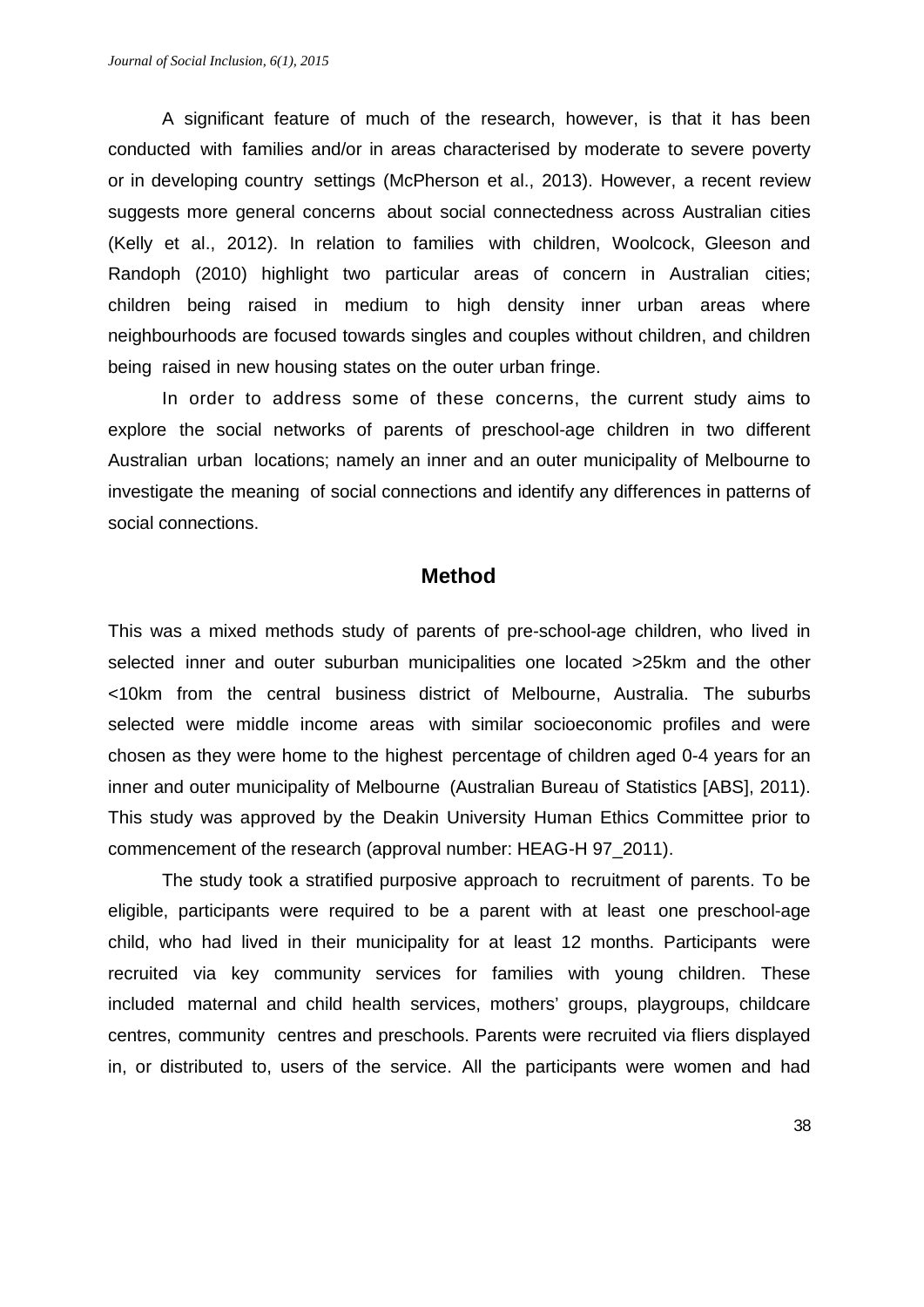similar demographic characteristics (see Table 1).

#### Table 1

# *Parent Characteristics*

| <b>Characteristic</b>              | Inner-municipality                  | <b>Outer-municipality</b>           |
|------------------------------------|-------------------------------------|-------------------------------------|
| Age (years)                        | $32 - 42$                           | $27 - 42$                           |
| <b>Marital status</b>              | Partnered (n=8)                     | Partnered (n=10)                    |
|                                    | Single $(n=2)$                      |                                     |
| <b>Number</b><br>of<br>preschool   | $1 - 2$                             | $1 - 3$                             |
| children                           |                                     |                                     |
| Age range of children              | 8 months $-4$ years                 | 7 months $-5$ years                 |
| <b>Working arrangement</b>         | Home full time $(n=4)$              | Home full time $(n=4)$              |
|                                    | Employed part time (n=6)            | Employed part time $(n=6)$          |
| <b>Highest qualification</b>       | Apprenticeship (n=1)                | 12 years of school $(n=1)$          |
|                                    | Certificate level (n=2)             | Certificate level (n=4)             |
|                                    | University level (n=7)              | University level (n=5)              |
| Outlay<br>mortgage<br>on           | $\mathcal{V}_4$ or less (n=3)       | $\frac{1}{4}$ or less (n=2)         |
| (fraction<br>payments<br><b>of</b> |                                     |                                     |
| household income)                  | $\frac{1}{4}$ - $\frac{1}{3}$ (n=3) | $\frac{1}{4}$ - $\frac{1}{3}$ (n=4) |
|                                    | $\frac{1}{3}$ or more (n=4)         | $\frac{1}{3}$ or more (n=4)         |
| Length of time in                  | $1 - 4$ years (n=7)                 | $1 - 4$ years (n=7)                 |
| residential location               | 5 years or more $(n=3)$             | 5 years or more $(n=3)$             |

Data were collected via two interviews. The first, face-to-face interviews collected primarily quantitative information, eliciting details of mothers' social networks and a range of information on their views of their local area, health and sociodemographic characteristics. The second was a semi-structured interview which elicited rich qualitative data on the same topics.

A detailed description of the mothers' social networks was developed using the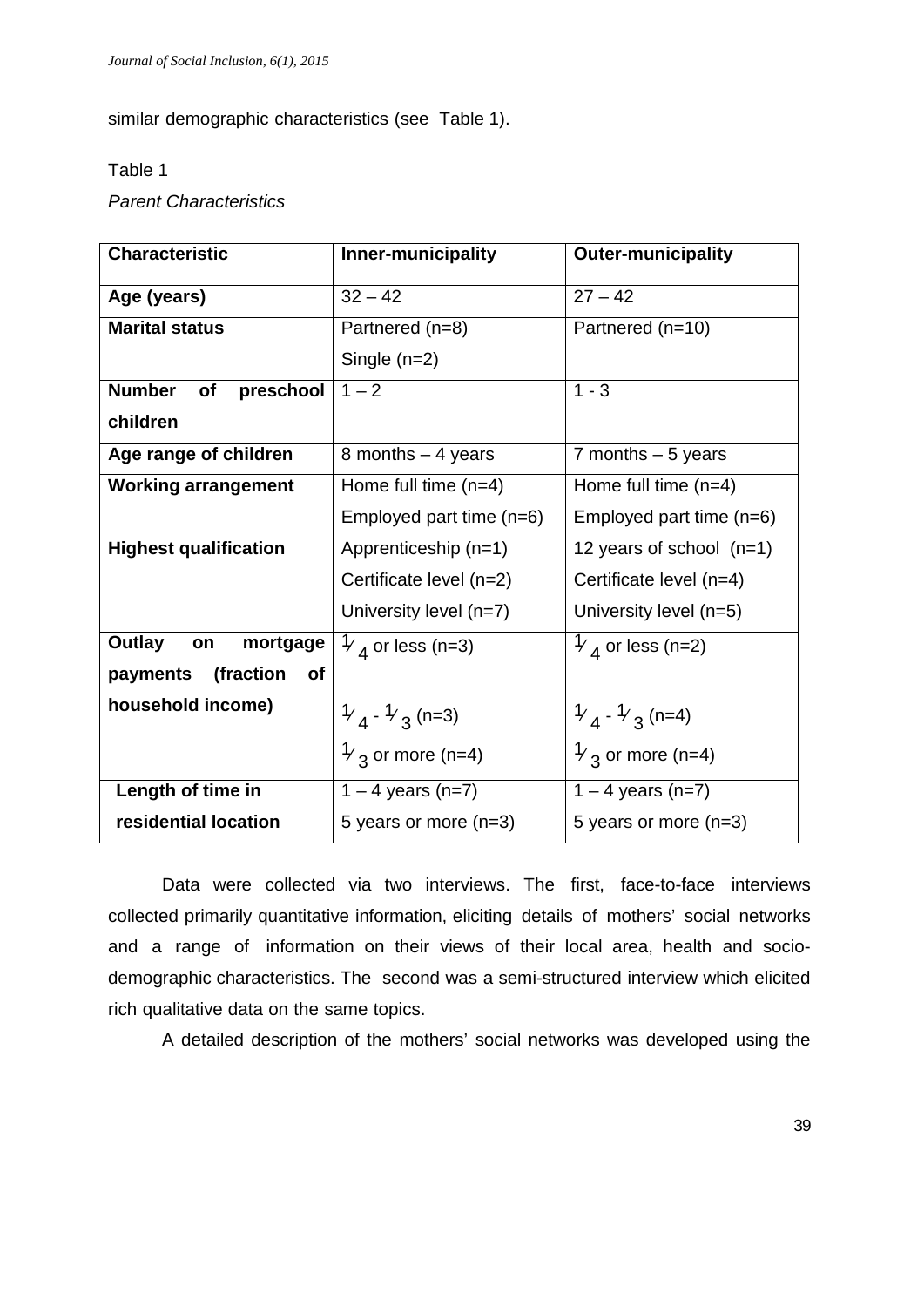'name generator' approach (Marsden 2006; Valente, 2010). Participants were asked who they had contact with about their children, particularly those who were under five years old. Prompts mentioned that contacts could include those they talked to or had contact with about their children's growth and development, their health, education, childcare or babysitting. This could include their partner, friends and family, people they talked with socially, work colleagues, neighbours, people in education, health or childcare services, or any other links that came to mind. They were then asked about people they had contact with about local or neighbourhood issues, those that they have contact with in relation to social or political issues, work contacts, people who were important to them in relation to their own health and wellbeing, those they turned to or with whom they discussed personal issues such as relationships, those that they would seek help or advice from in the event of a personal or health crisis, and anybody else who was important to them that they hadn't yet mentioned.

For each of the contacts mentioned, participants were asked: How long they had known that person (coded as: less than one year, one to less than five years, five to less than 10 years and ten years or more); Where they lived (coded as: in the same postcode area, elsewhere in the same local government area, elsewhere in Melbourne, and elsewhere); When they were in contact most recently (coded as: in the last 24 hours, more than one day but less than one week ago, one week ago, more than one week but less than one month ago, more than one month up to one year ago, more than one year ago); How frequently they are usually in contact? (coded as: daily, less frequently than daily but more than weekly, less frequently than weekly but more than monthly, less frequently than once a month, but more than once per year, annually, less frequently than once per year); The type of contact (coded as: In person, by phone, electronically [e.g. internet, email, social networking sites] or other) ; Whether they first met that person through any local organisations or services discussed in earlier parts of the questionnaire) (yes or no); Whether they ever see or meet the person at any of those organisations, services or facilities (yes or no); Which of the people they had mentioned know each other.

Questionnaire data were entered into SPSS and descriptive and social

40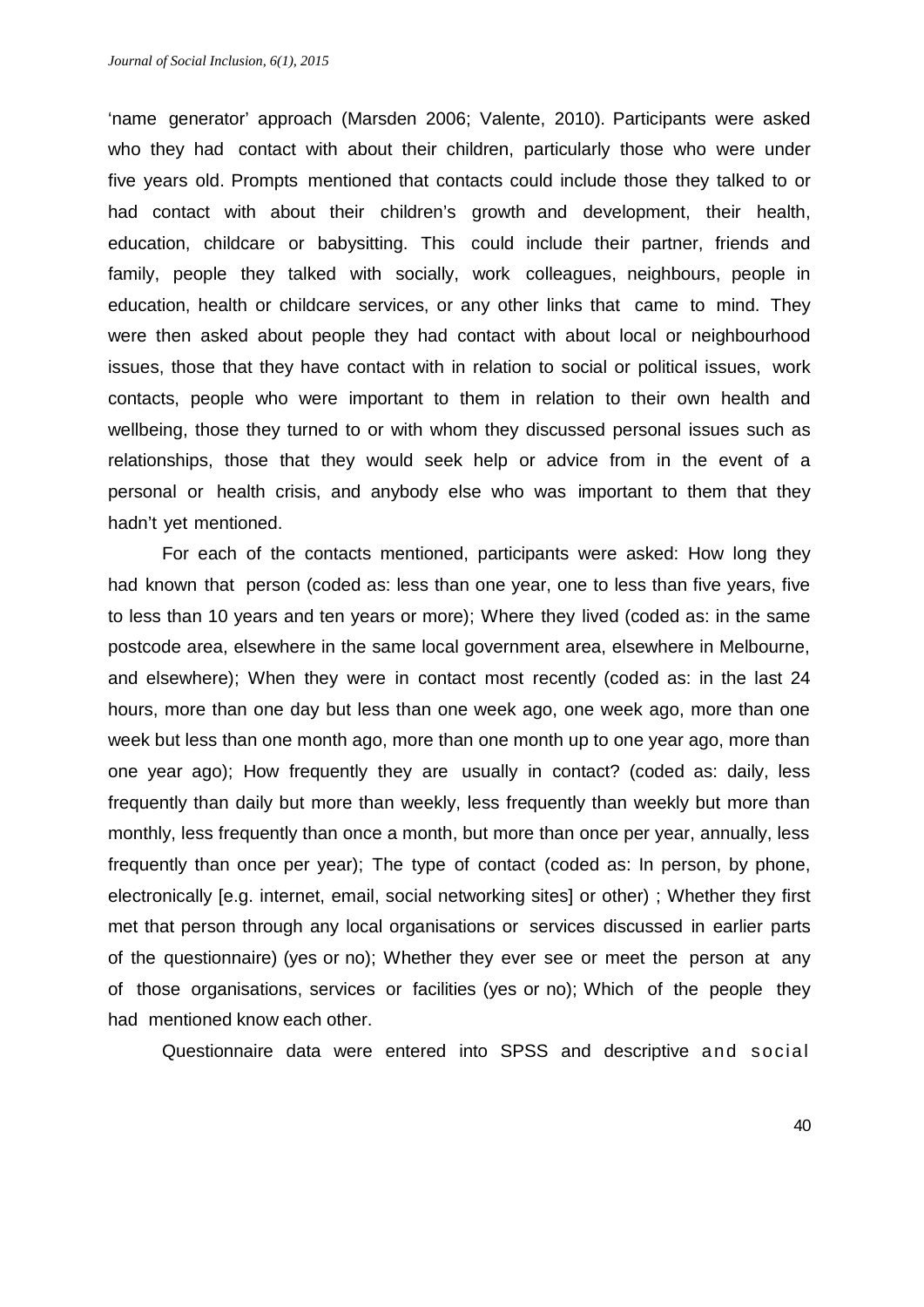network analyses conducted. Due to the small sample size no formal statistical testing was conducted. Rather differences of a meaningful magnitude (minimum of 25% difference between groups) were identified and reported.

The second semi-structured interview of about one hour's duration was conducted either face- to-face or by telephone, and consisted of open-ended questions focusing on mothers' ideals for a good place to raise a family and their experiences of raising their children in their current location. The qualitative interviews were recorded, transcribed verbatim and analysed thematically. Analysis of the qualitative data followed methods described in detail previously (Andrews, Rich, Stockdale, & Shelley, 2014). Briefly, a deductive approach was taken initially, involving data coding and grouping of codes into themes (Creswell, 2009). After analysing approximately half the interviews, the researcher (FJA) revisited the literature and identified the Environments for Health framework (Victorian Government, 2001) as a useful tool to provide structure to the analysis. The remainder of the interview analysis employed a more inductive approach with transcript coding being informed specifically by the four dimensions in the Environments for Health framework; built/physical, economic, social or natural. In the current study, only material related to the social dimensions of parents' experiences were analysed.

#### **Results**

#### **Importance of social networks**

A finding common to participants from both municipalities was the potential for mothers with young children to become socially isolated and the importance of social support to alleviate this during this period of their lives. At the same time, mothers also spoke of their young children often being a trigger for initiating social connections. One mother from an inner suburb explained:

*Before we had children, I* didn't *actually know* anyone… *but I guess when you have kids and* you're *home more often, you need local friends. So you need a network, so I guess I probably sought people out more. And being involved in*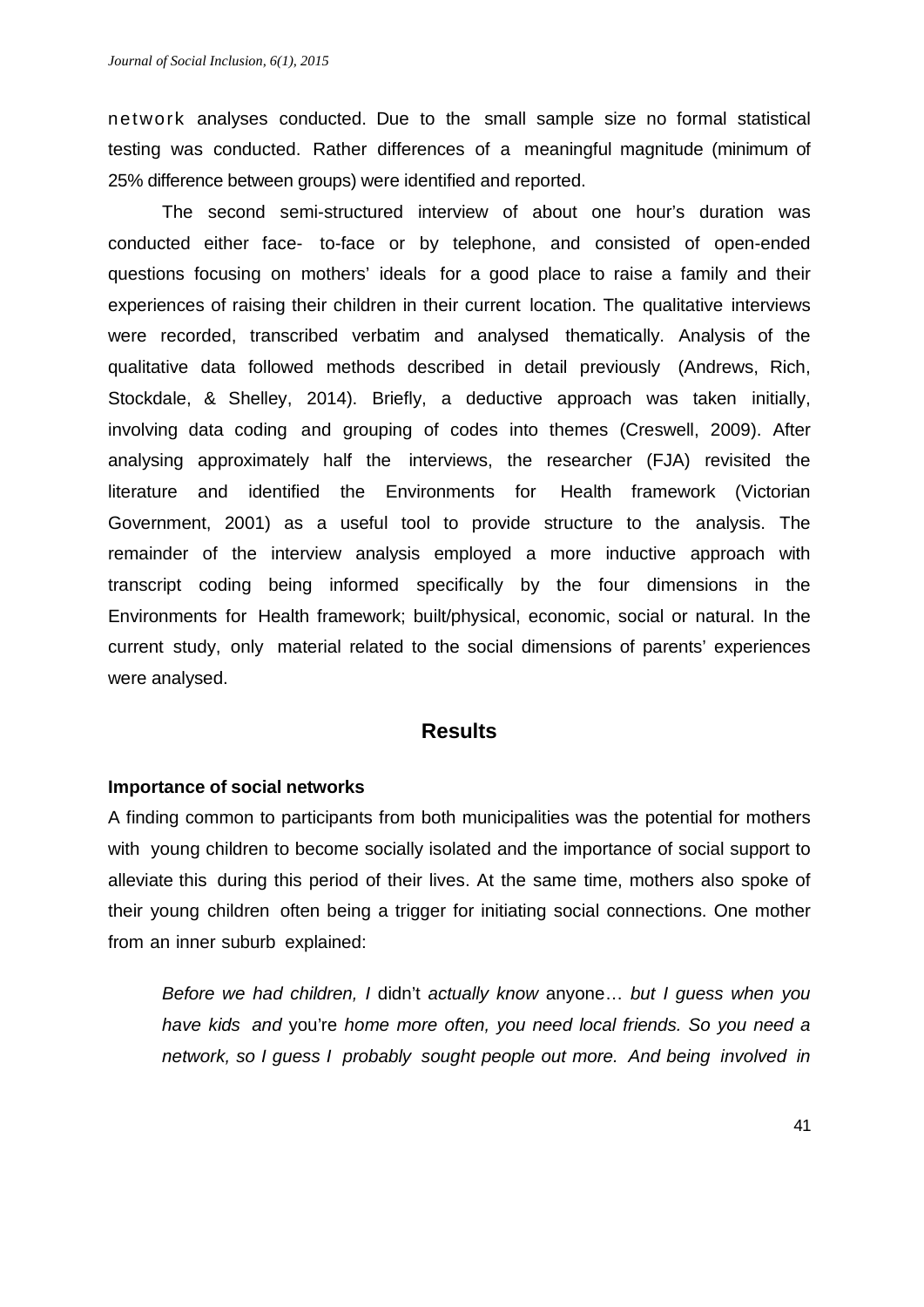*playgroups and* mother's *group you meet people. So yes now that* I've *got kids I feel quite a part of the community, and I would like to be more involved and know more people. Yeah I do like kind of walking down the street and recognising faces, having people my kids know, I think* that's *really nice. But yeah before we had children I* wouldn't *have even known the local person in coffee shop. (P12)*

#### **Size of networks**

The number of contacts named by mothers in each of the two areas was very similar, with an average of eight contacts mentioned in both areas. However, there was an indication that more of the outer suburban mothers had very few contacts, with more than a third of this group naming six or fewer contacts, compared with just under 10% of inner city mothers. Similarly, fewer of the outer area mothers named 10 or more contacts: 12% compared with 36% of inner area mothers. This was supported by findings from the semi-structured interviews where some clear differences between women's social connections in the inner and outer suburbs emerged. Mothers from the inner suburbs tended to have stronger, supportive social connections from a range of sources in their local community. For example one woman said:

*I think you know,* I've *felt pretty well supported in that* I've *got a bunch of women around me who I can call on for help, who are all doing the same sort of stuff,* they're *having better days and worse days. (P4)*

In contrast, mothers from the outer suburbs spoke of having fewer stronger social connections in their local neighbourhood with some women describing having few social supports other than their partners:

*So in terms of raising* Ali it's *just me during the day and then my husband when he comes home from* work… *So during the weekday Monday to Friday, nine to six,* I've *got no one... which is tiring and it is hard. (P1)*

Despite the fact women had lived in their residential locations for a similar period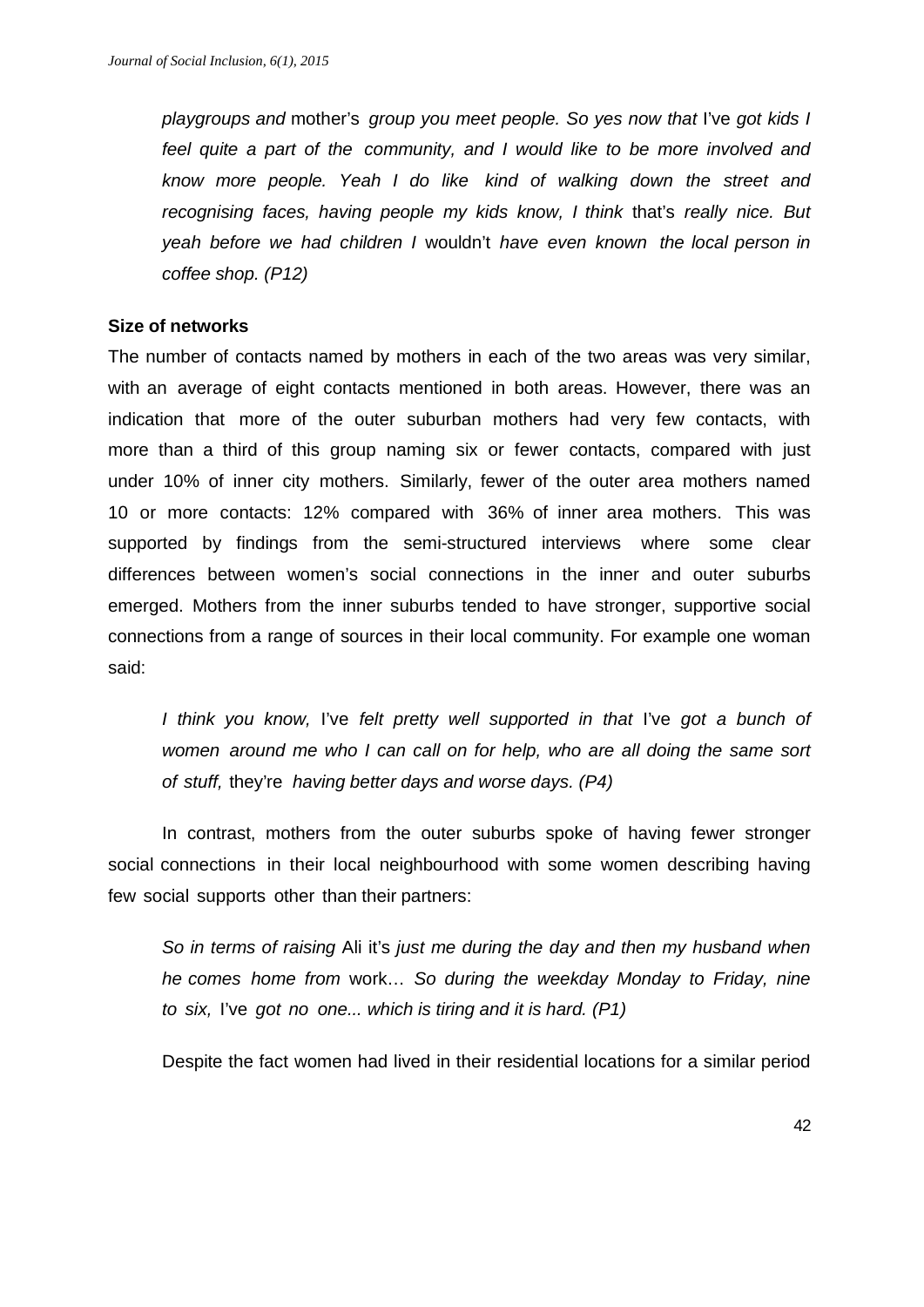of time, there were indications, also, that mothers in the outer suburban area had more network members that they had known for less than one year. A quarter of the mothers in the outer area had known more than one third of their network members for less than one year, whereas fewer than 10% of the inner suburb mothers had a high proportion of relatively new members in their networks.

#### **Neighbours as contacts**

One reason for the difference in social connections amongst women from the two areas appeared to relate to their relationships with their immediate neighbours. Whereas almost three-quarters (73%) of the mothers in the inner suburbs area named one or more neighbours amongst their important contacts, only one-quarter (25%) of those in the outer suburbs did so. This was mirrored in the open-ended interviews where women from the inner suburbs tended to describe much stronger relationships with their neighbours. One woman explained:

*I can go and ask any of my neighbours and say look* I'm *going away in two days, just unexpected, (and* I'm *talking all of them not just one person),* 'Oh *you*  don't *mind getting the mail for me, or can you feed my tomatoes, you know what I mean or take my bins out? (P20)*

For many this extended to their neighbours helping them in raising their children. For example one woman said:

*In terms of having a young family* it's *amazing. You know people who will share drop offs at school or kinder, just that sense of, if you needed a backup* you've *got it. And I mean I have a lot of family back up but, I also know I could probably ring six or seven people who I feel if I needed other back up. (P11)*

Women from the outer suburbs however, described more superficial relationships with their neighbours. One woman when talking about her neighbours said:

It's *a sort of hi how are you small conversation.* It's *yeah,* it's *friendly but,* it's *not*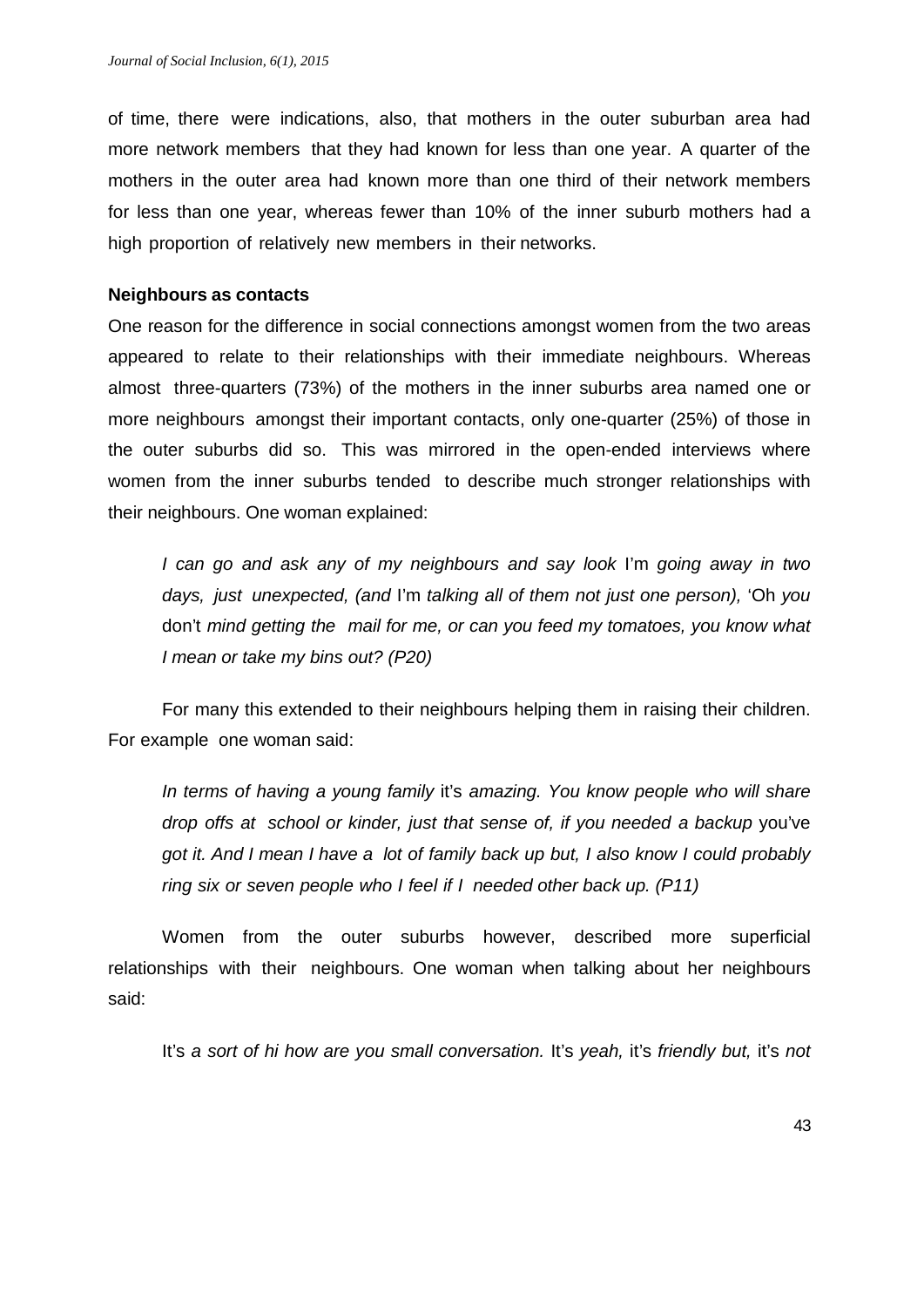*like we have any extended contact. So* we're *quite happy to have a chat about the weather or* how's *my daughter, like they all know about her but, you know we* don't *go over there for coffee or dinner or anything. But like we are able to say hello when we walk past. (P14)*

Even where women did report knowing a neighbour, for most this did not extend to support in raising their children:

*I* don't *know them well enough to say here have my kids for the afternoon. I can say* I've *got to quickly run down the street can you just sit with the kids, I can do that, but I* can't *you know leave them for a certain amount of time. I* don't *feel that I know them well enough yet to do that. (P5)*

Qualitative interviews revealed several reasons why women in the inner suburbs might have had stronger relationships with their neighbours. Firstly, they reported relationships with neighbours as a higher priority for a good place to raise a family than women from the outer suburbs. One woman from the inner suburbs explained that a strong ideal for a good place to raise a family was:

*A community where you feel welcome. Somewhere you go down the street and you know, you can informally bump into people and have chats, rather than just planned meetings. Having people around that if something happens you can just drop the kids off at their place, or the kids can come over and*  play… *People looking outwards rather than looking inwards... people looking out for you, so* you're *not on your own. (P6)*

In contrast women from the outer suburbs said:

*Neighbours... not in each* other's *pockets. (P7)*

*Good* neighbours… It's *not a high, high, priority but* it's *nice. (P3)*

Another explanation for the difference in relationships with neighbours appeared to be linked to the physical design of the different neighbourhoods. In the inner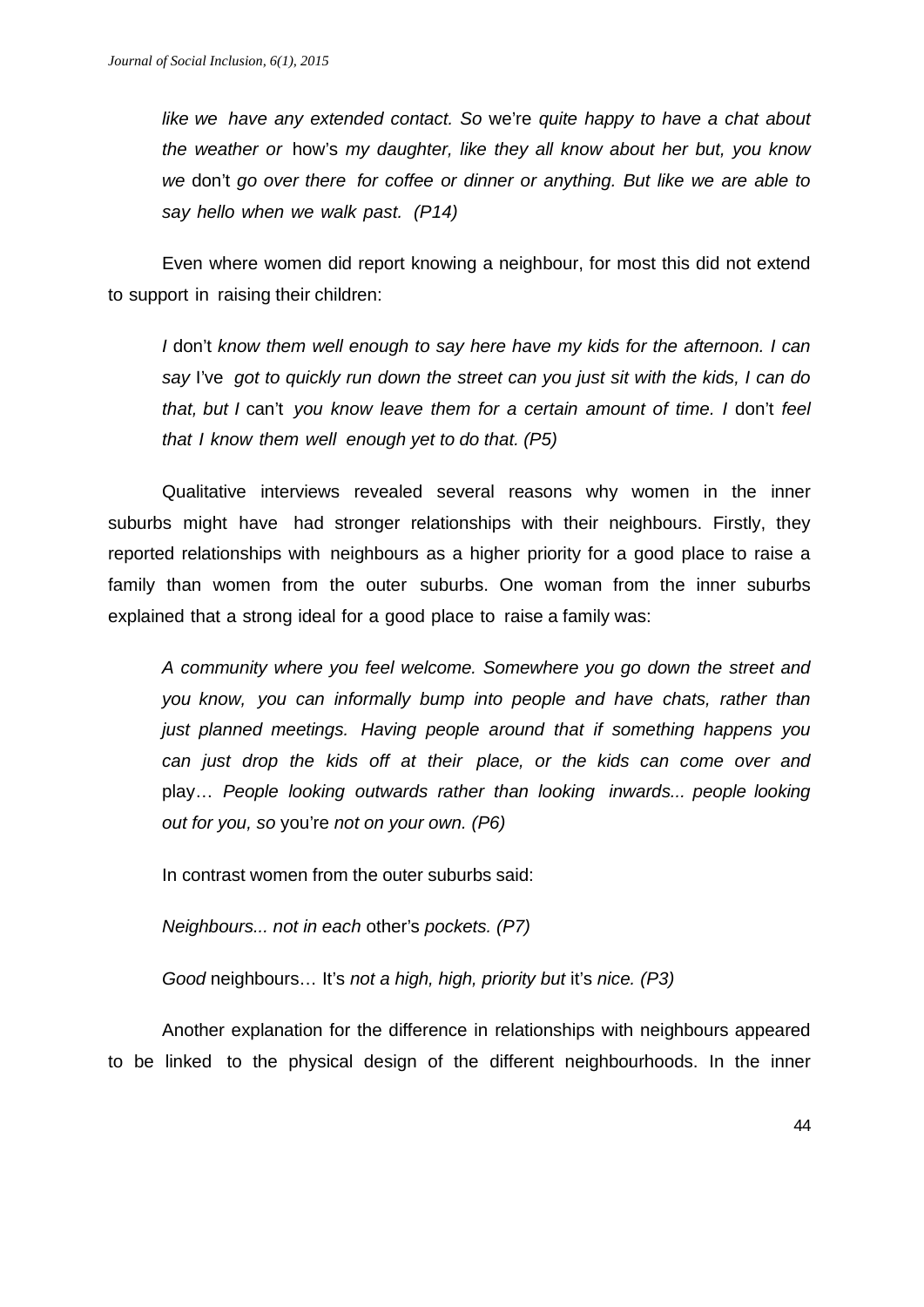suburbs, women reported regular incidental contact with their neighbours and opportunities to get to know each other 'out the front' of their homes.

*I just see them [my neighbours] out in the* street… *my kids are out the front and then they see other kids and they're like* 'who's *that* Mummy?' *so* that's *when I walk up and say hi* I'm *Julie, this is my daughter, and the kids will have a little play. (P10)*

*In our block you see people coming home and everything is relatively close, so*  there's *a lot of* g'day *how you doing and lots of informal chats. (P6)*

In contrast, in the outer suburbs more women reported driving around their neighbourhoods and entering their houses via their garages so there was less opportunity for incidental contact.

*I've met the next door neighbours, we only know them to say hello. I suppose we go into the garage and* we're *never really out in the front so we rarely ever see them, only when you* we're driving up *and down the street. (P18)*

*I think people are just all in their own little lives and comings and goings and*  we're *actually not really* engaging… *cos* there's *not the* opportunity… *Unless* you're *out the front doing* you're gardening… *like most people I never go out of my front* door… *like I always go via the garage door. (P21)*

One woman from the outer suburbs who did know a neighbour well, went on to explain that she had got to know her, because, unlike most houses in the area, her neighbour's house had an enclosed front garden.

*Because* they've *got two little boys who play in their front yard but* they're *able to because* it's *all fenced so they* can't *get out on the road... And like now if I run out of milk* I'll *just run over* there… *You know it actually quite clichéd but*  we've *actually borrowed sugar and stuff off each other. (P7)*

#### **Location of contacts**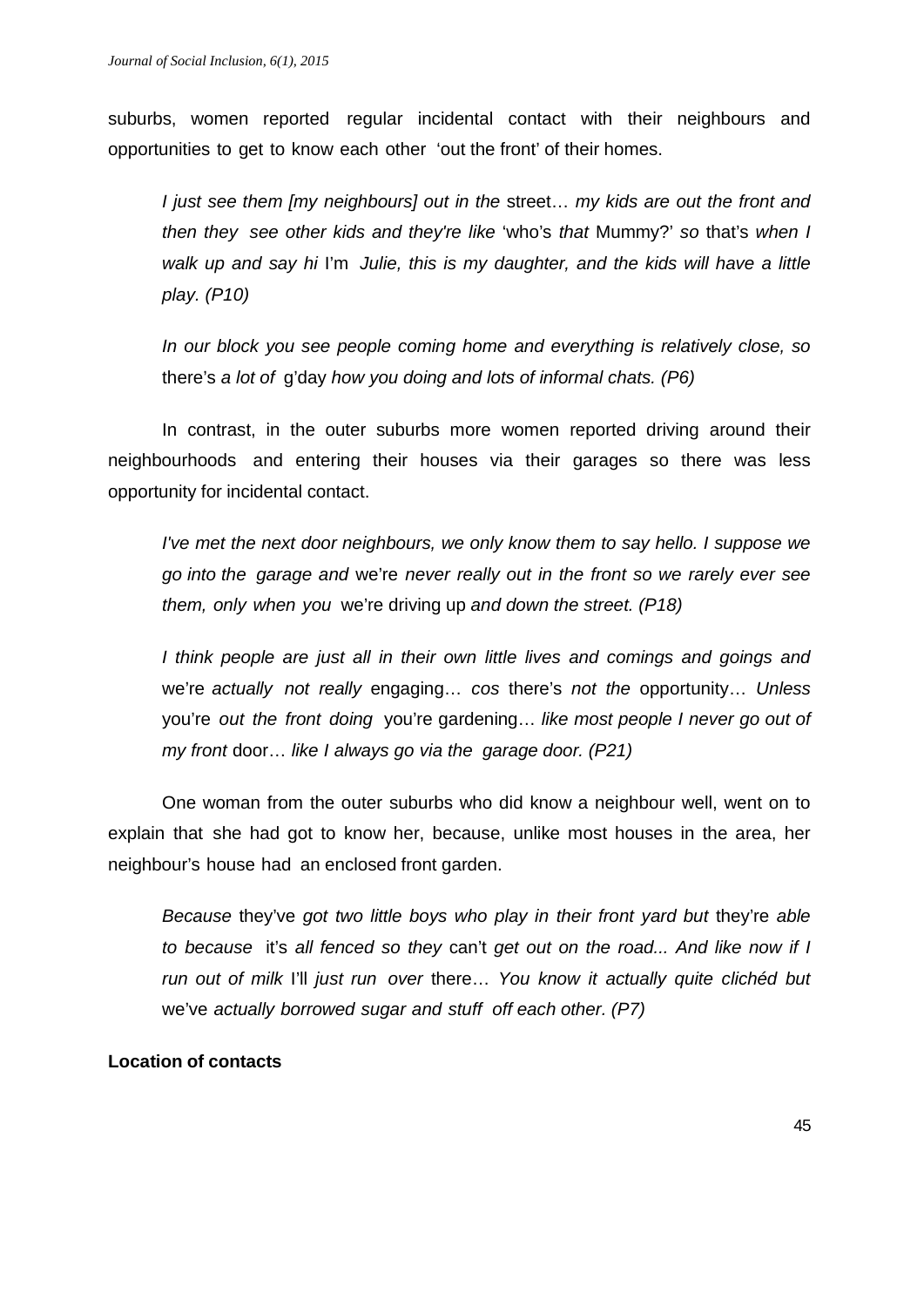Mothers in both areas had met at least some of their network members through local organisations or services. On average, however, outer suburban mothers had met a greater proportion of their contacts in this way (47% compared with 28% of contacts for inner suburban mothers), with 12% of this group having met more than half of their contacts this way, whereas none of the inner suburban mothers were reliant on local facilities as a source of all of their contacts. This was supported by the qualitative findings where mothers from the outer suburbs reported being heavily reliant on organisations and services for social contacts. One mother explained:

It's *not easy to break into anything unless* you're *thrown in with a whole group of new people like we were with the kinder. (P19)*

Although mothers from both the inner and outer suburbs both described organised activities such as playgroups and mother's groups as good places to develop social connections, mothers from the inner suburbs appeared to have met more of their network members through incidental contact, particularly in local parks. For example one mother explained:

*And a lot of time we meet people through other people, like you know just down at the park and stuff like that, you know hanging out with you, you might know someone and they might know someone and then they know* someone… *and then you know the cafes, you get to know a lot of people that way. Yeah you see the same faces around I* guess…You *might get talking to people down at the park just out of the blue because the kids are playing or* they're *patting the*  dog… there's *a lot of opportunities for people to get to know each other. (P16)*

Given the reliance women from the outer municipality placed on organised activities for making social connections in their community it was unsurprising that they, more than the inner suburban, women spoke of the need for more formal opportunities to meet other mothers.

*Within our community like once a year, we the sort of body corporate, I mean we pay for it as home owners but, they like organise a Christmas party and* that's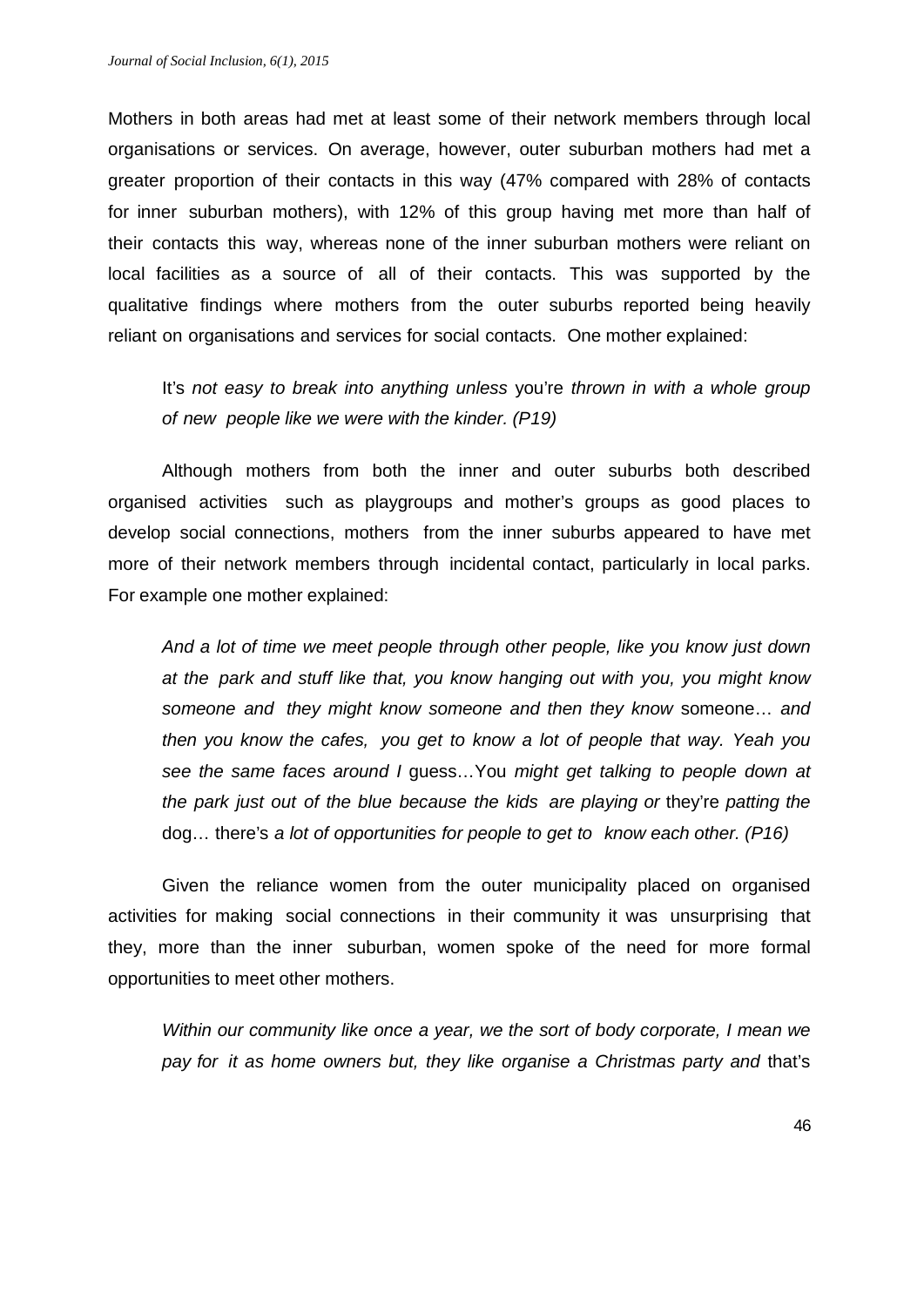*every year. So I suppose there is an opportunity once a year to meet people that live within the neighbourhood, in your estate. But* you know that's *only once a year. (P1)*

There's opportunities *here but I think people are crying out for more. (P3)*

#### **Diversity of contacts**

The final difference in relation to women's different social connections in the two municipalities related to the diversity of connections. Women in the inner suburbs, whilst valuing connections with other mothers of preschool-age children, also spoke about the diversity of their communities, particularly in terms of age structure and how this was helpful in supporting them to raise their children. One woman said:

*Most people have been here a while, like they have been here for twenty years, so their kids have grown up in the area. Yeah so even though there are different ages and different family situations that* don't *stop the community becoming close. Because you can learn a lot from someone that has been here thirty years to someone* who's *just been here for two years. (P20)*

Another when talking about her elderly neighbour relationship with her son said:

*I like that sense of connectedness because I think it teaches kids a sense of responsibility as well, you* can't *get away with stuff you know.* You're *not anonymous in the world. So you* can't *just do whatever you feel like doing without that accountability. (P13)*

In contrast, no women from outer suburbs described living in age-diverse neighbourhoods and none spoke of receiving support from older neighbours or members of their community in raising their children. One woman explained:

It's *good to have diversity with ages but to be honest* there's *not many retired couples in my area. Like in my street, out of say fifteen houses, there might be two. And* there's *the aged care facility, they have an aged care home in my*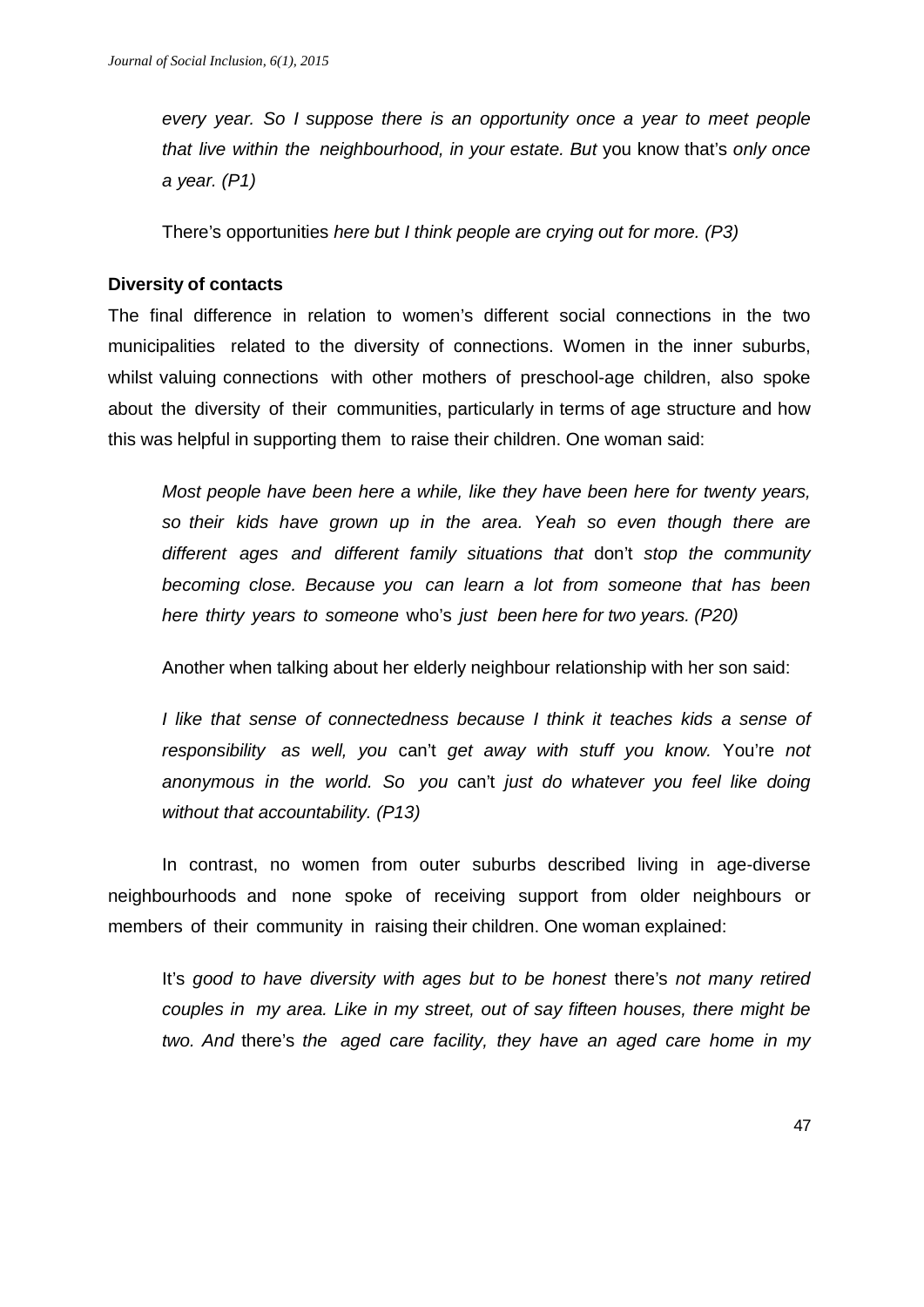#### *neighbourhood but then* that's *separate. (P7)*

There were strong contrasts, also, in the make-up of the social networks of mothers in the two areas related to the role of service providers. Three-quarters (75%) of mothers in the outer area named their general practitioner as one of their important contacts, compared with about one-third (36%) of those in the inner area. If service providers were not counted among contacts, several outer area mothers had very small social networks.

#### **Discussion**

While confirming previous research demonstrating the importance of social connections for parents raising preschool age children (Darlington, 2002; Devolin et al., 2012; Hogg & Worth, 2009; Miller & Hanna et al., 2002), this small study has demonstrated some key differences in the social connections of mothers of preschool-age children between an inner and outer suburban area of Melbourne. These findings fill a gap in the literature as despite social connections being important to parents of young children, there have been few studies comparing social connectedness amongst parents across Australian cities.

Overall, inner suburban mothers reported greater local connectedness, characterised by strong and supportive links with neighbours and others in the local area, incidental contact with neighbours and others in the area that supported making and maintaining links and enabled frequent, in-person contact with network members. In contrast, outer suburban mothers were less likely to include neighbours in their social networks or to value connections with those who lived close by. Their networks showed less diversity than those of the inner-suburban mothers, with a higher proportion of women appearing quite socially isolated and women more dependent on organised services as a means of meeting and seeing others in their networks. These findings differ from an older study comparing neighbourliness across Melbourne, where Brownlee (1993) found families from outer suburbs felt more supported by their neighbours with child-related activities than those from inner suburbs. However, not only have the demographics of Melbourne changed considerably since this study was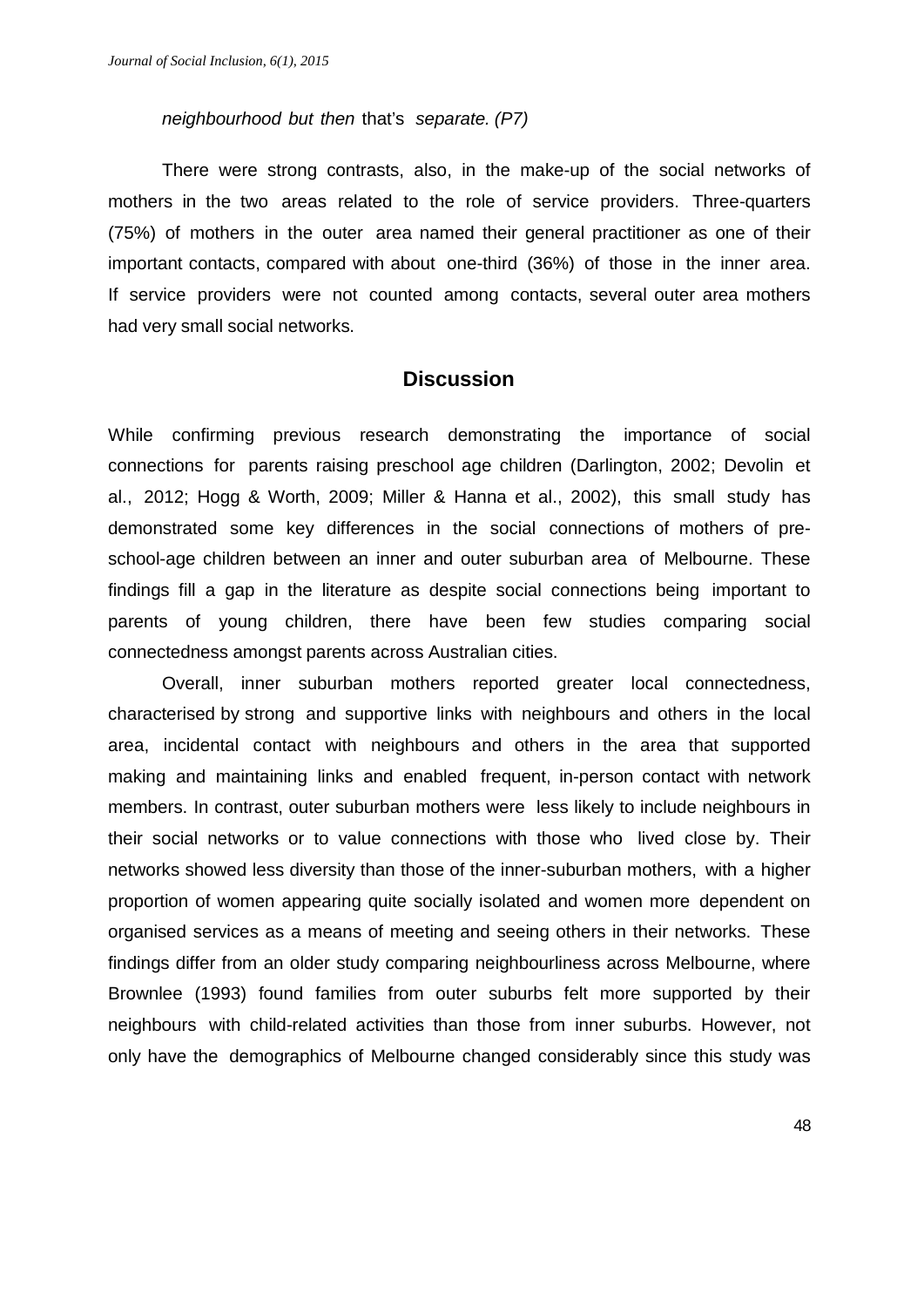conducted with many more families choosing to raise children in inner suburban areas (ABS, 2011), unlike our study, not all respondents to Brownlee's survey were parents, and there were significant differences in socioeconomic status between the suburbs studies.

There were however, other differences in the physical and social environments of inner and outer suburbs that appeared to contribute substantially to the patterns of social connections displayed by the mothers in our study. The denser and more walkable layouts of inner suburban areas increased the opportunities for mothers to meet and have incidental contact with neighbours and others in their local area. In the outer suburbs, reliance on cars, houses that enable residents to enter the house from the garage and unfenced front yards (the latter often mandated by developers), all contributed to the lack of this incidental contact with neighbours, supporting the findings of previous studies (Andrews et al., 2014; Tranter, 2006; Williams, Pocock, & Bridge, 2009).

Of course, there are numerous factors contributing to the patterns observed in this study. As has been shown elsewhere (Andrews, 2010; Green, 2009; Kim et al., 2005), people select the areas in which they live and where they choose to raise their families for a range of reasons. Hence the lack of incidental contact with neighbours in the outer suburbs is, in part, a choice made by those that live in these areas, as is a lifestyle dominated by car use, considerable space around and between houses that allows children to play in more safety in backyards rather than in front yards or on footpaths (Andrews, 2010; Williams et al., 2009). The interaction of composition and context does however, raise the need for developers and local councils to consider the social interactions that the spaces and developments they plan engender, in the same way that they are increasingly considering the impact of the built environment on physical activity (McCormack & Shiell, 2011), particularly given the growing body of literature demonstrating the association between social connections and health outcomes for both parents (Morgan & Eastwood, 2014) and children (McPherson et al., 2013).

Finally, our findings suggest also that there is a higher need for a range of organised activities in outer suburban areas to assist residents in those areas to form

49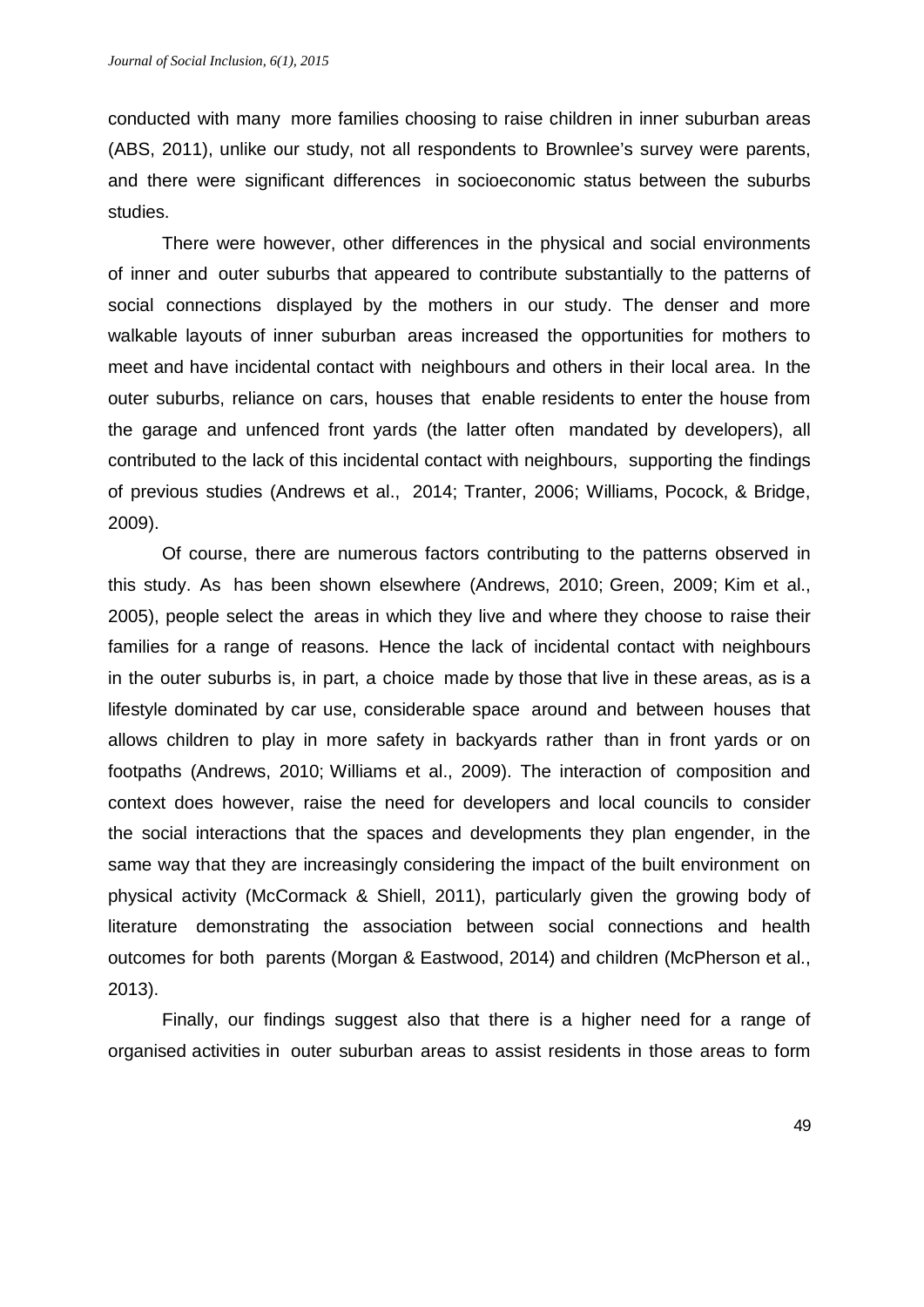larger social networks. Even though it is clear from the existing literature that all parents of pre-school-age children need informal activities (Devolin et al., 2012; Hanna et al., 2002; Hogg, 2009; Miller & Darlington, 2002), the composition of the population who seek to live in the inner suburbs while raising a young family together with the form of the built environment, are conducive to inner suburban residents forming their own formal and informal networks of support. In contrast, mothers who live in outer suburbs seemed to both choose and require a more organised approach to the development of their social networks. The interesting observation in the current study that outer suburban women included their general practitioner as one of the social network contacts, may be a reflection of their limited informal support from older, more experienced parents in their suburbs. This is supported by the work of Williams et al. (2009) who observed that 'historical sediment' characterised by stable long-lived communities and older people offering deeper forms of social support is more prevalent in more established suburbs of Australian cities than newer, masterplanned communities. Clearly, there are important roles for local councils, developers and community services in ensuring that the appropriate levels of support are provided for women in the growing outer suburbs of Australian cities.

The results presented here are based on a small sample size of mothers, studied at only one point in time. As a result, the sample may not include the full range of diversity present within the two municipalities. In particular, it is likely to underrepresent those with the least connections within the local area, those who do not access formal services or who move within social groups that this study did not access. However, the use of a mixed methods design for this study has enabled us to provide quantitative information with greater depth and understanding of the meaning of the results provided by the qualitative information from the in-depth interviews.

# **Conclusion**

There were clear differences in the make-up, diversity and importance of social connections between parents living in inner and outer suburbs. This may reflect different priorities parents placed on neighbours, barriers experienced in connecting with neighbours in the outer-suburbs and the consequent heavy reliance on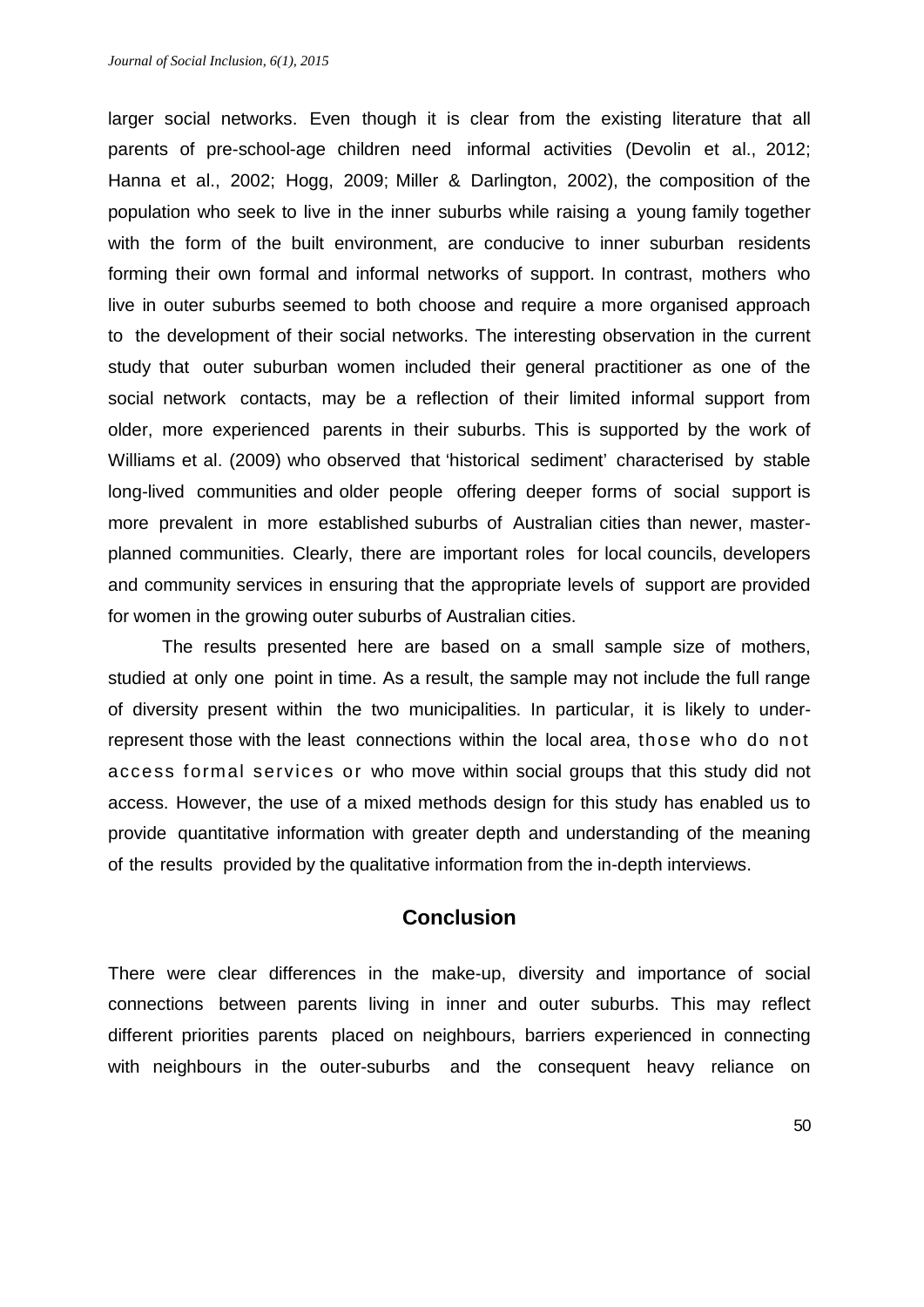organised activities to form social connections. The different types of social connections parents in inner and outer-Melbourne made in relation to raising their preschool-aged children revealed in this study has implications for service delivery and social planning of new developments across Australian cities as well as for a range of early childhood professionals. Clearly, further research is needed to disentangle cause and effect in relationships between the built and planned form of suburbs and the nature of social interactions.

## **Acknowledgements**

This study was funded by a grant from the School of Health & Social Development, Deakin University. The authors are grateful to the parents who participated in this study and Council staff who assisted with recruitment.

## **References**

- Andrews, F. J. (2010). Parental perceptions of residential location: Impacts on children's health. *Health and Place, 16*, 252-258.
- Andrews, F. J., Rich, S., Stockdale, R., & Shelley, J. (2014). Parents' experiences of raising pre-school aged children in an outer-Melbourne growth corridor. *Health and Place*, *27*, 220-228.
- Australian Bureau of Statistics. (2011). *Census*. Australian Bureau of Statistics, Canberra.
- Baker, D. (2012). *All the lonely people. Loneliness in Australia*. Institute Paper No. 9, Australia Institute.
- Berkman, L. F. (1995). The role of social relations in health promotion. *Psychosomatic Medicine*, *57*(3), 245–254.
- Bost, K. K., Cox, M. J., Burchinal, .M R., & Payne, C. (2002). Structural and supportive changes in couples' family and friendship networks across the transition to parenthood. *Journal of Marriage and Family, 64*(2), 517- 531.
- Brownlee, H. (1993). Who needs neighbours? Views from the outer and inner suburbs? *Family Matters*, *35*, 34-36.
- Byrnes, H. F., & Miller B. A. (2012). The relationship between neighborhood characteristics and effective parenting behaviors: The role of social support. *Journal of Family Issues, 33*, 1658-1687.
- Cattell V. (2011). *Poverty, community and health.* [Online]. Retrieved from http://www.palgraveconnect.com/pc/doifinder/10.1057/9780230355101
- Caughy M. O., O'Campo P. J., & Muntaner C. (2003). When being alone might be better: neighborhood poverty, social capital, and child mental health. *Social Science and Medicine*, *57*(2), 227-237.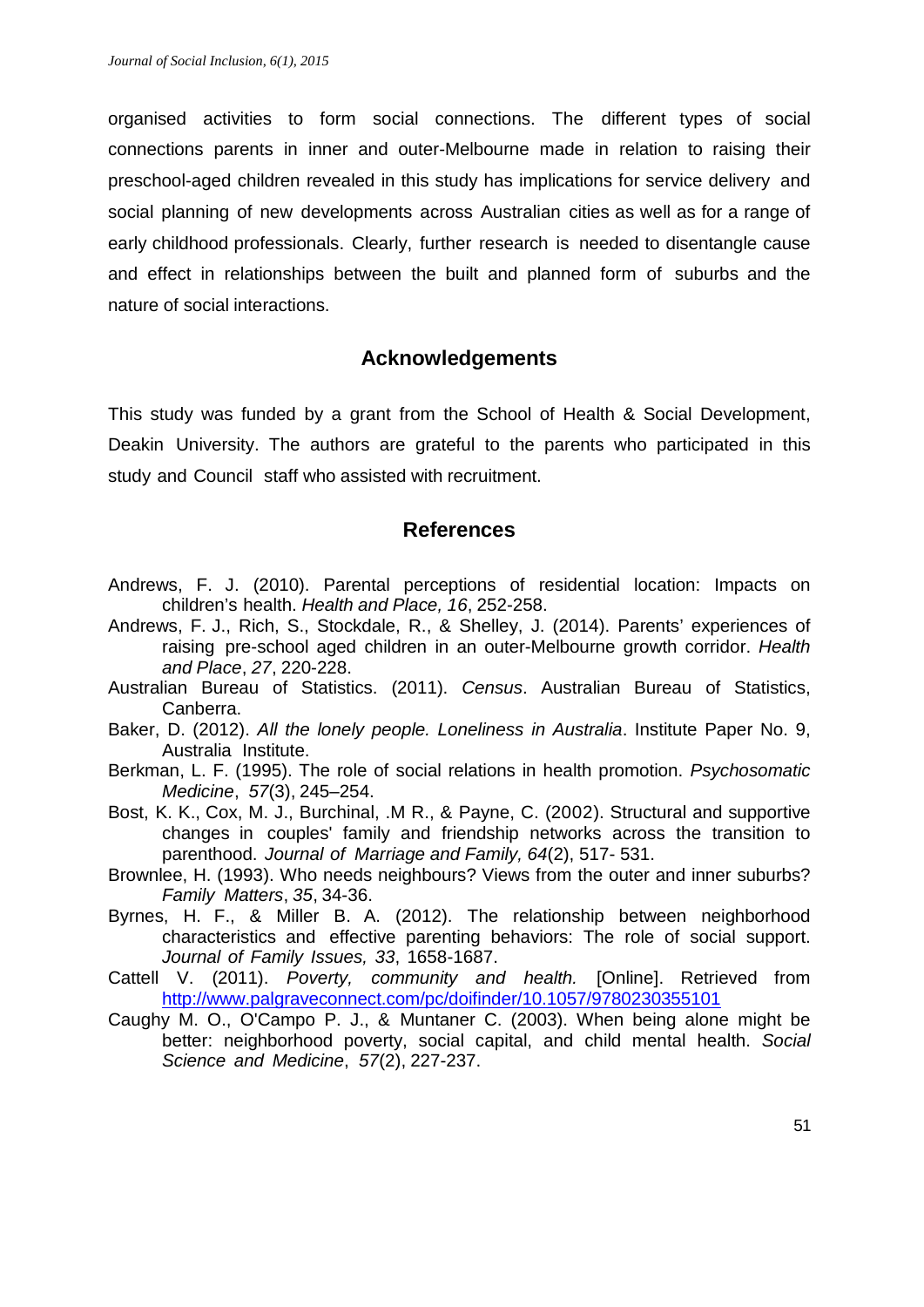- Ceballo, R., & McLoyd, V. C. (2002). Social support and parenting in poor, dangerous neighbourhoods. *Child Development*, *73*(4), 1310-1321.
- Cochran, M., & Niego, S. (2002). Parenting and social networks. In *Handbook of*  <sup>nd</sup><br>Parenting. 2 edition Volume 4. Marwah, New Jersey; Lawrence Erlbaum Associates.
- Creswell, J. (2009). *Research design: Qualitative, quantitative and mixed methods approaches.* London: Sage Publications.
- Devolin, M., Phelps, D., Duhaney, T., Benzies, K., Hildebrandt, C., Rikhy, S., & Churchill, K. (2012). Information and support needs among parents of young children in a region of Canada: A cross-sectional survey. *Public Health Nursing*, *30*(3), 193-201.
- Edwards, B. (2006). Views of the village: parents' perceptions of their neighbourhoods. *Family Matters*, *74*, 26-33.
- Edwards, B., & Bromfield, L. M. (2009). Neighbourhood influences on young children's conduct problems and pro-social behaviour: Evidence from an Australian national sample. *Children and Youth Services Review, 31*, 317-324.
- Edwards, B., & Bromfield, L. M. (2010). Neighbourhood influences on young children's emotional and behavioural problems. *Family Matters, 84*, 7-19.
- Green, A. E. (2009). A question of compromise? Case study evidence on the location and mobility strategies of dual career households. *Regional Studies, 31*, 641-657.
- Hanna, B. A., Edgecombe, G., Jackson, C. A., & Newman, S. (2002). The importance of first-time parent groups for new parents. *Nursing and Health Science*, *4*, 209- 214.
- Hogg, R., & Worth, A. (2009). What support do parents of young children need? A user-focused study. *Community Practitioner*, *80*(1), 31-34.
- Holt-Lunstad, J., Smith, T. B., & Layton J. B. (2010). Social relationships and mortality risk: A meta-analytic review. *PLoS Med*, *7*, e316.
- Kelly, J. F., Breadon, P., Davis, C., Mares, P., Mullerworth, D., & Weidmann, B. (2012). *Social cities*. Melbourne: Grattan Institute.
- Kim, T. K., Horner, M. W., & Marans, R. W. (2005). Life cycle and environmental factors in selecting residential and job locations. *Housing Studies, 20*, 457-473.
- Marsden, P. V. (2006). Network methods in social epidemiology. In J. M. Oakes, & J. S. Kaufman (Eds.), *Methods in social epidemiology* (pp. 267-286). San Francisco, USA: Jossey-Bass.
- Marshall, N. L., Noonan, A. E., McCartney, K., Marx, F., & Keefe, N. (2001). It takes an urban village: Parenting networks of urban families, *Journal of Family Issues 22*, 163-182.
- McCormack, G. R., Shiell, A. (2011). In search of causality: A systematic review of the relationship between the built environment and physical activity among adults. *International Journal of Behavioral Nutrition and Physical Activity*, *8* (125), doi:10.1186/1479-5868-8-125
- McPherson, K. E., Kerr, S., Morgan, A., McGee, E., Cheater, F. M., McLean, J., & Egan, J. (2013). The association between family and community social capital and health risk behaviours in young people: An integrative review. *BMC Public Health, 13* (1), 971, doi:10.1186/1471-2458-*13*-971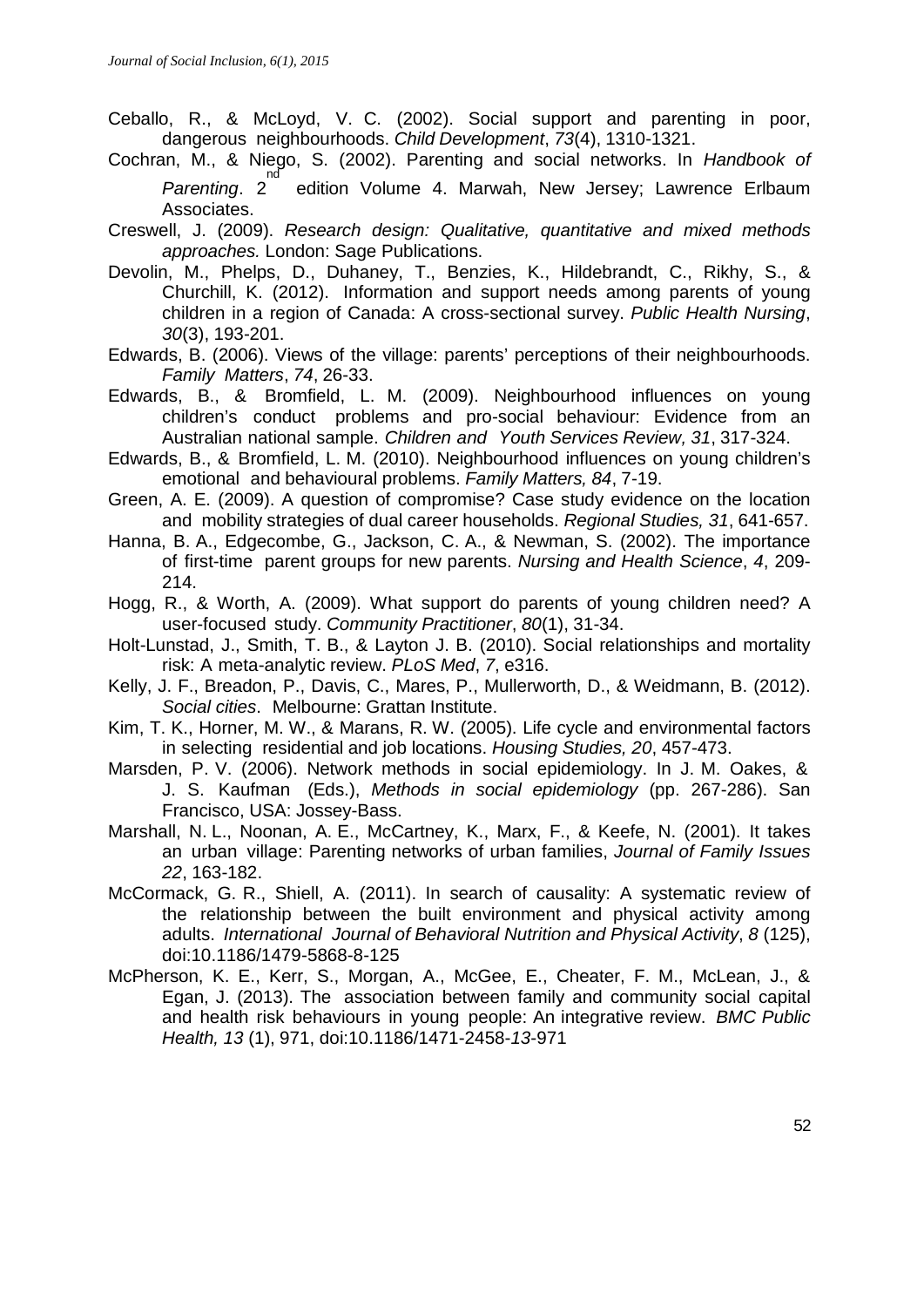- Miller R. J., & Darlington, Y. (2002). Who supports? The providers of social support to dual-parent families caring for young children. *Journal of Community Psychology*, *30*(5), 461–473.
- Morgan, K. J., & Eastwood, J. G. (2014). Social determinants of maternal self-rated health in South Western Sydney, Australia, *BMC Research Notes, 7*, 51, doi:10.1186/1756-0500-*7*-*51*
- Small, R., Taft, A., & Brown, S. (2011). The power of social connection and support in improving health: lessons from social support interventions with childbearing women, *BMC Public Health*, *11* (Suppl 5), S4, doi:10.1186/1471-2458-11-S5-S4
- Spilsbury, J. C., & Korbin, J. E. (2013). Social networks and informal social support in protecting children from abuse and neglect. *Child Abuse & Neglect, 37S*, 8-16.
- Tranter, P. (2006). Overcoming social traps. In B. Gleeson & N. Sipe, (Eds.), *Creating child friendly cities: Reinstating kids in the city* (pp. 121-135)*.* Oxford, UK, Routledge.
- Valente, T. W. (2010). *Social networks and health: Models, methods, and applications.* New York: Oxford University Press.
- Victorian Government. (2001). *Environments for health. Promoting health and wellbeing through built, social, economic and natural environments.* Municipal Public Health Planning Framework, September 2001.
- Williams, P., Pocock, B., Bridge, K. (2009). *Linked up lives: Putting together work, home and community in ten Australian suburbs.* Overview Report. University of South Australia, Centre for Work & Life.
- Woolcock, G., Gleeson, G. & Randolph, B. (2010). Urban research and child-friendly cities: a new Australian outline. Children's *Geographies, 8*, 177-192.
- Xue, Y., Leventhal, T., Brooks-Gunn, J., & Felton, J. (2005). Neighbourhood residence and mental health problems of 5-11 year olds. *Archives of General Psychiatry, 62*, 554-563.

# **Biographical notes**

**Dr Fiona Andrews**, MHlthSc, PhD is a Lecturer at Deakin University, School of Health and Social Development. She has research interests in the relationship between neighbourhoods, health and families, with a particular focus on parents of preschoolaged children and has research partnerships with several local governments in Melbourne. Dr Andrews lectures in family health and wellbeing, health, place and planning.

**Associate Professor Julia Shelley**, MPH, PhD holds the positions of Associate Professor in the School of Health and Social Development and Deputy Director, Centre for Health through Action on Social Exclusion (CHASE), Faculty of Health, Associate Professor Shelley is a social epidemiologist with research and teaching